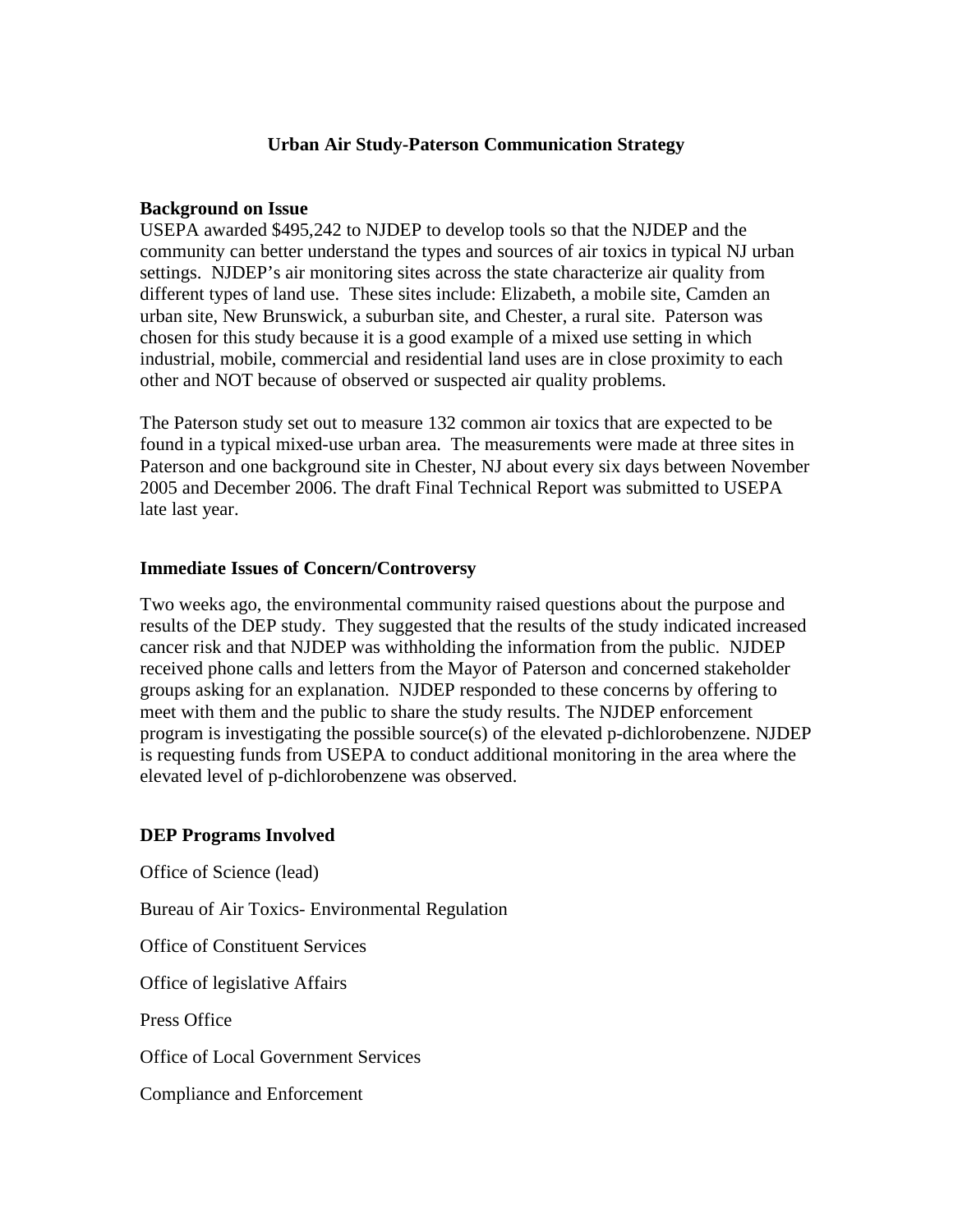Environmental Justice

## **Other State or Federal Agencies Involved**

USEPA Region II EPA

## **Communication Strategy/Method Overview:**

### Press

- 1. Press office will reach out to key press to explain the study prior to public release.
- 2. Press advisory to be issued on Feb 9 alerting the press of the Feb. 10 public meeting in the City Hall of Paterson.
- 3. Press release to be issued Feb. 10 to announce the release of the report which will be posted on our website that day, along with a citizen's guide/FAQs.

#### Web

- 1. Study report to be posted on Feb 10
- 2. Lay person's guide/FAQ to be posted on Feb 10

## Tools

Kerry Kirk Pflugh to work with Alan Stern and Linda Bonanno on lay person's guide/FAQ, summary and public meeting presentation.

### Community Outreach

- 1. Linda J. Bonanno, Ph.D., the project manager, met with USEPA Region 2 on Wed, Jan 27 to go over the results of the study and receive comments on the draft report. **(complete)**
- 2. NJDEP will notify DHSS about the study, its results and the meetings should questions get directed to them. NJDEP will share report, citizen's guide and FAQ with DHSS to provide consistent information/message. (**In progress**)
- 3. Jason Varano to coordinate a phone briefing with Mayor Torres of Paterson prior to the Feb 10 public official briefing in Paterson**.(Offer has been made**)
- 4. Public Official Briefing on Feb. 10,10 a.m. with Mayor Torres and invited guests including Congressman Pascrell, Senator Girgenti, Dr. Donnie Evans the State Superintendent of Paterson Public schools, Paterson Environmental Inspector, Paterson Health Officer, Passaic County Health Department, Paterson Housing Authority and a number of elected officials as invited by the Mayor. (**scheduled**)
- 5. Public meeting 5:30 p.m. City Hall, Feb. 10 with citizens and community groups. (**scheduled**)
- 6. Jeanne Herb to contact EPA with outreach plan and message and confirm EPA's ongoing role in the effort.(**scheduled**)
- 7. Prior to Feb 10 meetings, Jeanne Herb to reach out to Jeff Tittel, Dave Pringle and members of the EJ commission to brief them on the study results.
- 8. Jason Varano to coordinate with City on taking the lead on community notification. (**completed**)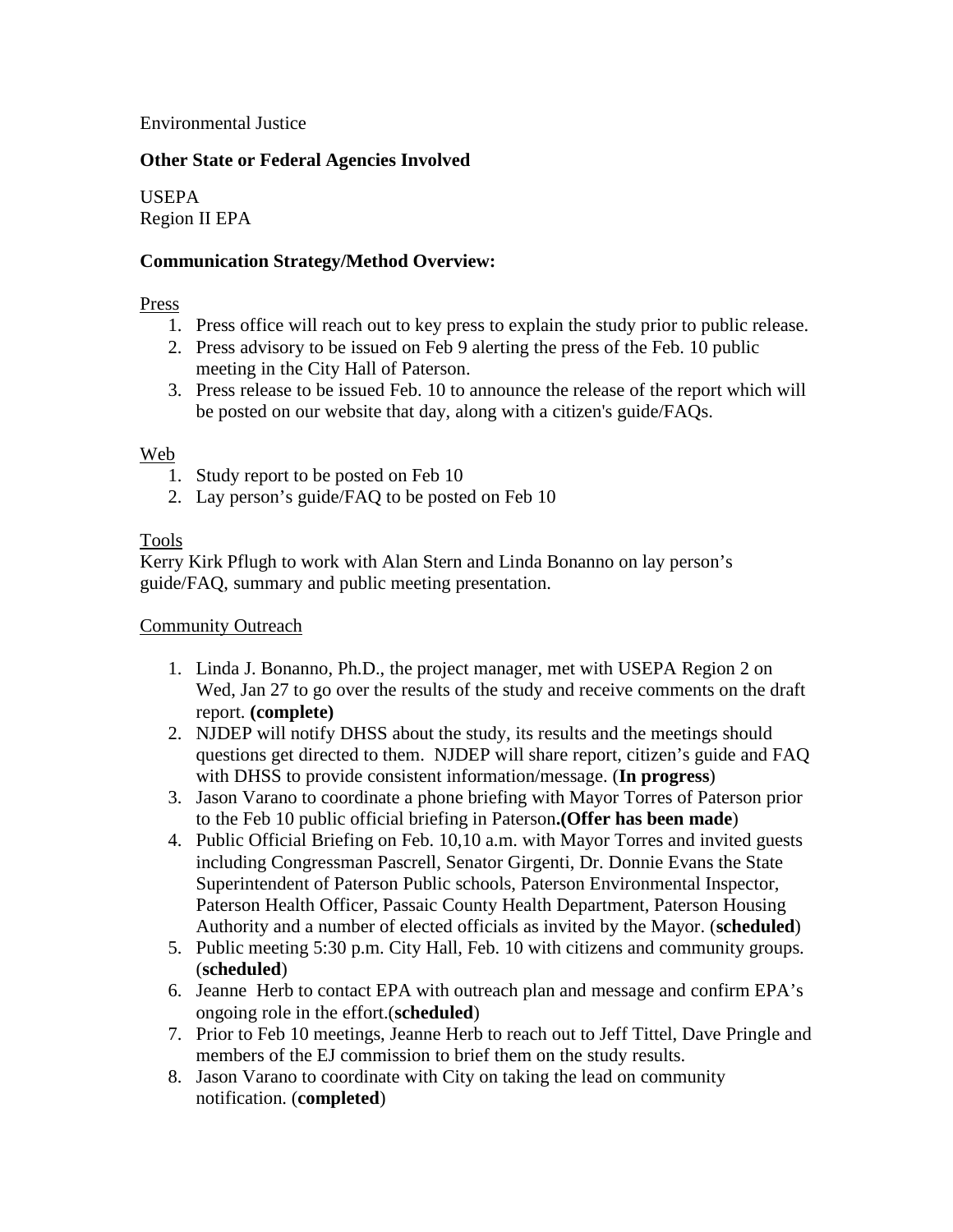- 9. Maria Franco to provide J contacts to Jeanne Herb for phone briefing. (**completed**)
- 10. NJDEP will provide our contacts lists to the Mayors office to be included in their notification procedures. **(completed**)

# **Key messages:**

- 1. The air quality in Paterson is consistent with that of the entire state. Of the 132 air toxics selected to be analyzed in this study, only one toxic, p-dichlorobenzene was elevated for two months out of the 14 months of monitoring at one site in Paterson as compared to concentrations measured at the four other NJDEP air toxics monitoring locations, i.e., Elizabeth, Chester, Camden, and New Brunswick.
- 2. There is no immediate public health concern. With the exception of pdichlorobenzene, the cancer risk from air toxics is comparable to the rest of the state. There is no long or short term noncancer health risk.
- 3. The cancer risk from p-dichlorobenzene is calculated under the assumption of a lifetime exposure. The cancer risk calculated at the one site in Paterson where the elevated concentrations occurred would be 205 in a million.
- 4. Paterson was selected as a study site because of its mix of industrial, commercial, mobile and residential land use in a concentrated area not because of any particular concerns about air quality there.
- 5. The purpose of the study was to better understand the nature of urban air toxics and to develop improved tools and methods to characterize air quality in urban communities.
- 6. The elevated concentrations of p-dichlorobenzene were measured at one site in Paterson during two consecutive months of the 14 month monitoring period. The levels dropped back to those measured during the other 12 months of the study.
- 7. The levels measured in Paterson during the 12 months observed were similar to those measured in other parts of NJ.

## **Anticipated questions**

- 1. Is the air in Paterson dangerous?
- 2. What do I need to do to protect myself?
- 3. Are my children at greater risk?
- 4. Is it safe to send my children to their schools?
- 5. What are you doing about this?
- 6. Why did it take so long for you to tell us about the study results?

## **Interested/Involved Officials, Groups, Citizens**

Paterson Act Congregations Individuals Council President Jeffery Jones Councilman Anthony E. Davis, First Ward Councilman Aslon Goow, Second Ward Councilman William C. McKoy, Third Ward